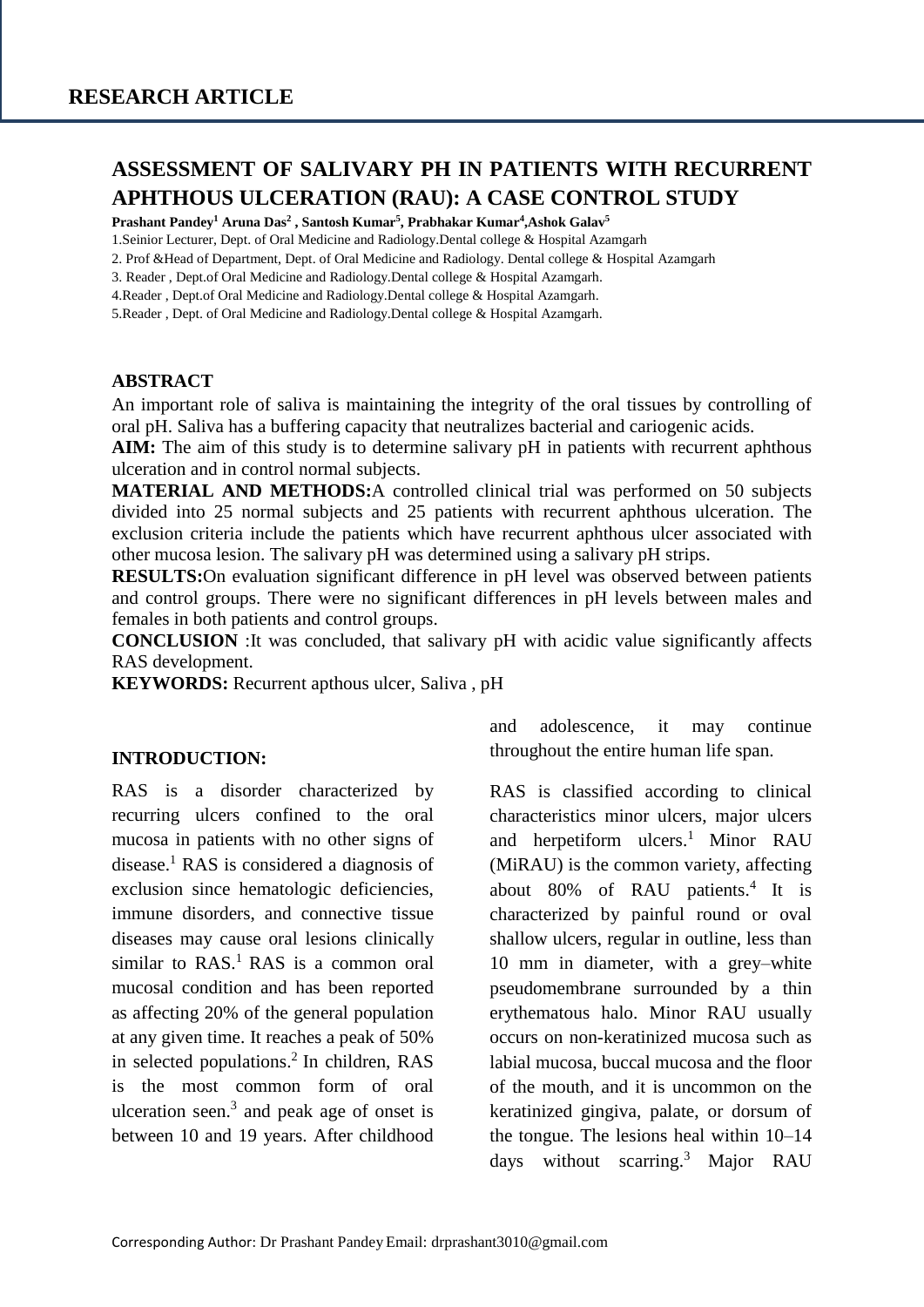(MaRAU), occurs in approximately 10% of RAU patients. The lesions are larger than 10 mm in diameter. The ulcers of MaRAU persist for up to 6 weeks or longer and often heal with scarring. MaRAU usually has its onset after puberty. Herpetic form ulcers They typically occur as crops of multiple ulcers measuring less than 5mm which may coalesce to form larger confluent areas of ulceration, usually with marked erythema. They last for 10-14 days but severity of pain is more than other forms. 5-10% of RAS are of this type. They resemble ulcers of primary Herpes simplex virus (HSV) infection. The recurrence period may be variable  $^{2,5}$ 

Saliva is considered as a vital importance for maintaining health of the oral mucosa.<sup>6</sup>

Saliva coating all oral surfaces has a buffering capacity which neutralizes bacterial and cariogenic acids, and has a pH range of  $6.5-7.5^{7.8}$  An important role of saliva in maintaining the integrity of the oral tissues is the control of oral pH.<sup>9</sup> The pH of saliva is maintained by the carbonic acid/bicarbonate system, phosphate system and protein system. $10$  Therefore salivary flow rate influences the pH of saliva. It has been reported that there was an association between RAU and decreased salivary pH.<sup>11</sup> Low salivary flow in mouth results in to acidic environment in the oral cavity. Saliva is said to be the mirror of body by David T. Wong, DMD, DMSc. He said salivary diagnostic testing is poised to revolutionise the delivery of health and dental care by providing chair side, noninvasive and portable disease diagnosis and health monitoring.

# **AIM AND OBJECTIVE:**

Aim of the present study is to determine salivary pH in patients with recurrent apthous ulceration and in control normal subjects. Objective of this study is to establish the importance of salivary pH in patients with RAS and assess its relation to disease development.

## **MATERIAL AND METHOD:**

The sample consists of 50 clinically diagnosed case of R.A.S. reported to department of oral medicine and radiology, dental college Azamgarh as a case group and 50 normal healthy individuals without any RAS as a control group. Each group consisted of 25 male and 25 female patients. Informed consent and ethical clearance is taken. Exclusion criteria were the recurrent ulceration associated with any other mucosal lesions. Armamentarium used was common diagnostic instruments, paraffin wax which is used to stimulate the salivary flow, sterilized plane collecting cup for the collection of saliva samples and pH measurement strips.

The salivary pH will be determined using a sample of 2 ml mixed whole stimulated saliva which is collected from each subject in a sterilized plane cup 3 hours after breakfast. Later, salivary pH will be determined using salivary pH strips.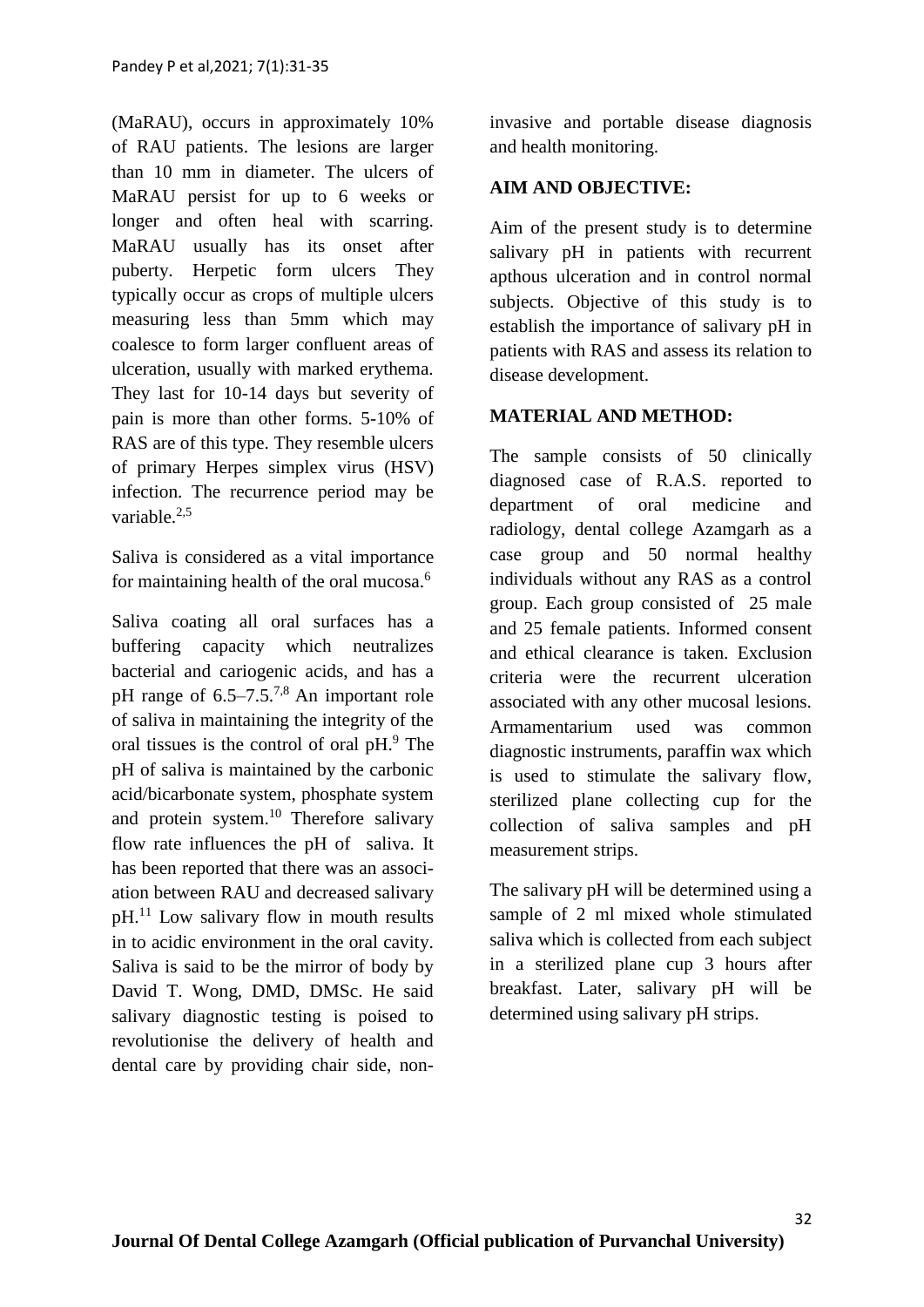

# **RESULT:**

Result of this study shows that there is not much significant difference of pH value in between male and female in both case and control group. Whereas a significant difference in salivary pH value is observed between RAU group and control group as shown in table.

|             | Male Control 25    |           | <b>Female Control 25</b> |           |
|-------------|--------------------|-----------|--------------------------|-----------|
| Parameter   |                    |           |                          |           |
|             | Mean               | <b>SD</b> | Mean                     | <b>SD</b> |
| Salivary pH | 7.09               | 0.31131   | 7.19                     | 0.17351   |
|             | Male patients 25   |           | Female patients 25       |           |
| Parameter   |                    |           |                          |           |
|             | Mean               | <b>SD</b> | Mean                     | <b>SD</b> |
| Salivary pH | 6.63               | 0.56071   | 6.603                    | 0.43041   |
|             | Male patients 25   |           | Male Control 25          |           |
| Parameter   |                    |           |                          |           |
|             | Mean               | <b>SD</b> | Mean                     | <b>SD</b> |
| Salivary pH | 6.63               | 0.56071   | 7.09                     | 0.31131   |
|             | Female patients 25 |           | Female Control 25        |           |
| Parameter   |                    |           |                          |           |
|             | Mean               | <b>SD</b> | Mean                     | <b>SD</b> |
| Salivary pH | 6.603              | 0.43041   | 7.19                     | 0.17351   |
|             | Patients 50        |           | Control 50               |           |
| Parameter   |                    |           |                          |           |
|             | Mean               | <b>SD</b> | Mean                     | <b>SD</b> |
| Salivary pH | 6.617              |           | 7.14                     |           |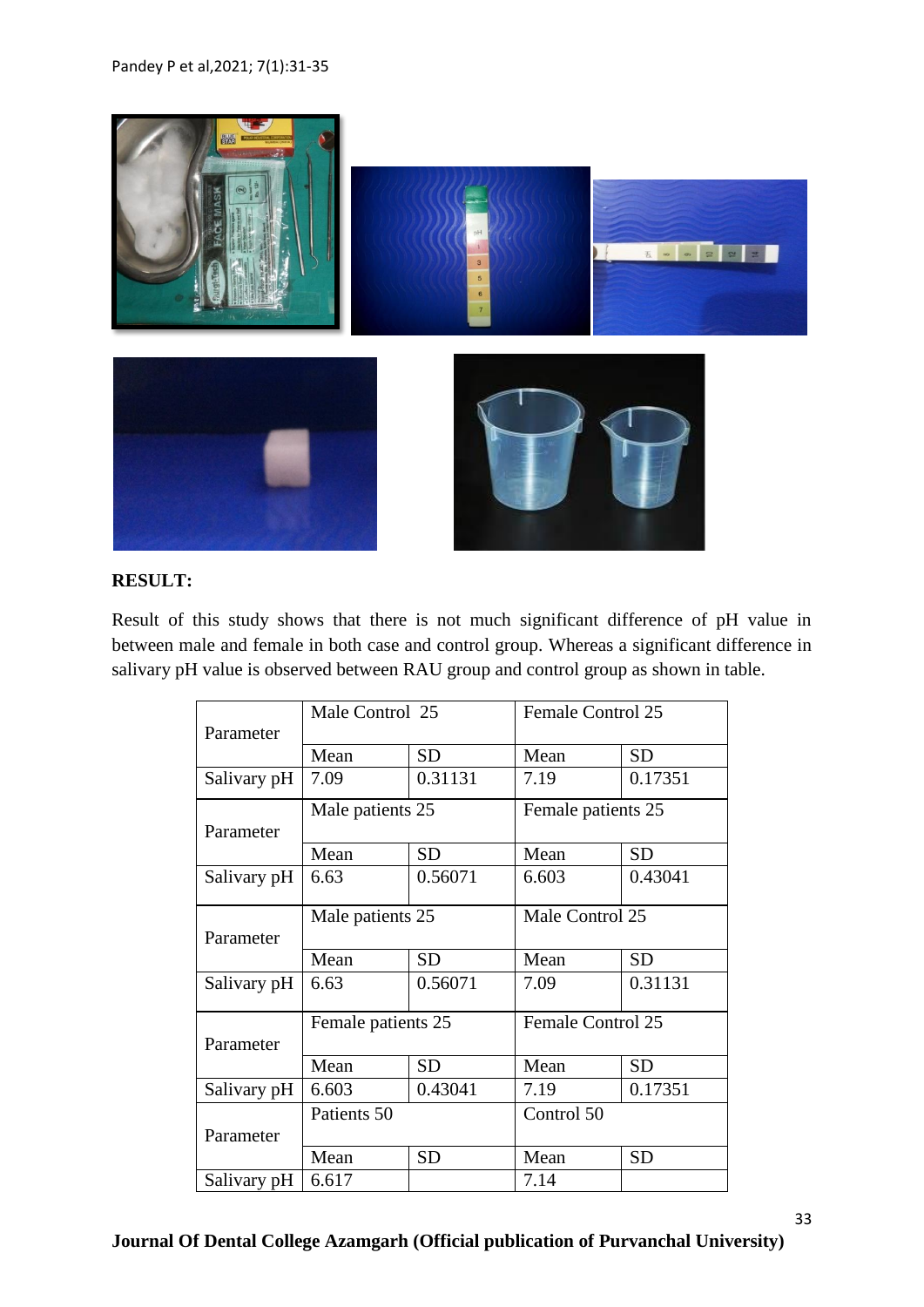## **DISCUSSION:**

Saliva is necessary for pH balance and it is being used for the diagnosis of a wide range of diseases, as saliva is proven to be an easily obtained, valuable, reliable and non invasive diagnostic media. $12$  The role of salivary hyperacidity in the pathogenesis of RAU is supported by the observation of dramatic healing of such ulcer when alkaline lotions are applied. $13$ 

This study shows, patients with RAU have higher level of acidic saliva in comparison to control group of patients. This result was in agreement with some studies that have demonstrated that the levels of salivary pH are declined in patients with RAU. $^{14}$  With this study,

#### . **REFERENCES:**

- 1. Burket's oral medicine  $11<sup>th</sup>$  edition
- 2. Ship JA, Chavez EM, Doerr PA, Henson BS, Sarmadi M. Recurrent aphthous stomatitis. Quintessence Int. 2000; 31(2):95-112.
- 3. Field EA, Brookes V, Tyldesley WR. Recurrent aphthous ulceration in children: a review. Int J Pediatr Dent 1992:2:1-10.
- 4. MacPhail LA, Greenspan D, Feigal DW, Lennette ET, Greenspan JS. Recurrent aphthous ulcers in association with HIV infection: Description of ulcer types and analysis of T-lymphocyte subsets. Oral Surg Oral Med Oral Pathol 1991;7:678-83.
- 5. E. A. Field & R. B. Allan. Oral ulceration – aetiopathogenesis, clinical diagnosis and management in the gastrointestinal clinic. Aliment PharmacolTher 2003; 18: 949–962.
- 6. Todorovic T, Dozic I, Pavlica D, Markov-ic D, Brajovic G and

positive relation of acidic saliva and RAU is established, probably because salivary PH is modified by the quantity of saliva, Salivary flow rate (SFR) influences the pH of saliva.<sup>15</sup> In RAU group there was decreased salivary flow rate which turn the pH of patient's saliva more acidic due to painful ulcer.<sup>16</sup>

#### **CONCLUSION:**

The present study revealed that RAS development is affected by acidic pH. It concluded that salivary pH with acidic value significantly affects RAS development.

> Ivanovic M. Use of saliva as a diagnostic fluid in dentistry. Srp Arh Celok Lek. 2005; 133(7-8): 372-378.

- 7. Kulla-Mikkonen A, Mikkonen M, Kotilainen R. The pH of stimulated and resting saliva in diOEerent morphologic forms of the tongue surface in a young population. Oral Surg Oral Med Oral Pathol 1982; 53: 466–468.
- 8. Osterberg T, Landahl S, Hedegard B. Salivary flow, saliva, pHand buffering capacity in 70-year-old men and women. J Oral Rehabil 1984; 11: 157–170.
- 9. Mandel ID. The diagnostic use of saliva. J Oral Pathol Med. 1990; 19: 119-125. Mandel ID. The diagnostic use of saliva. J Oral Pathol Med. 1990; 19: 119-125.
- 10. Hand AR. Ten Cate's Oral histology: Development, Structure and Function. 6th ed., Mosby,